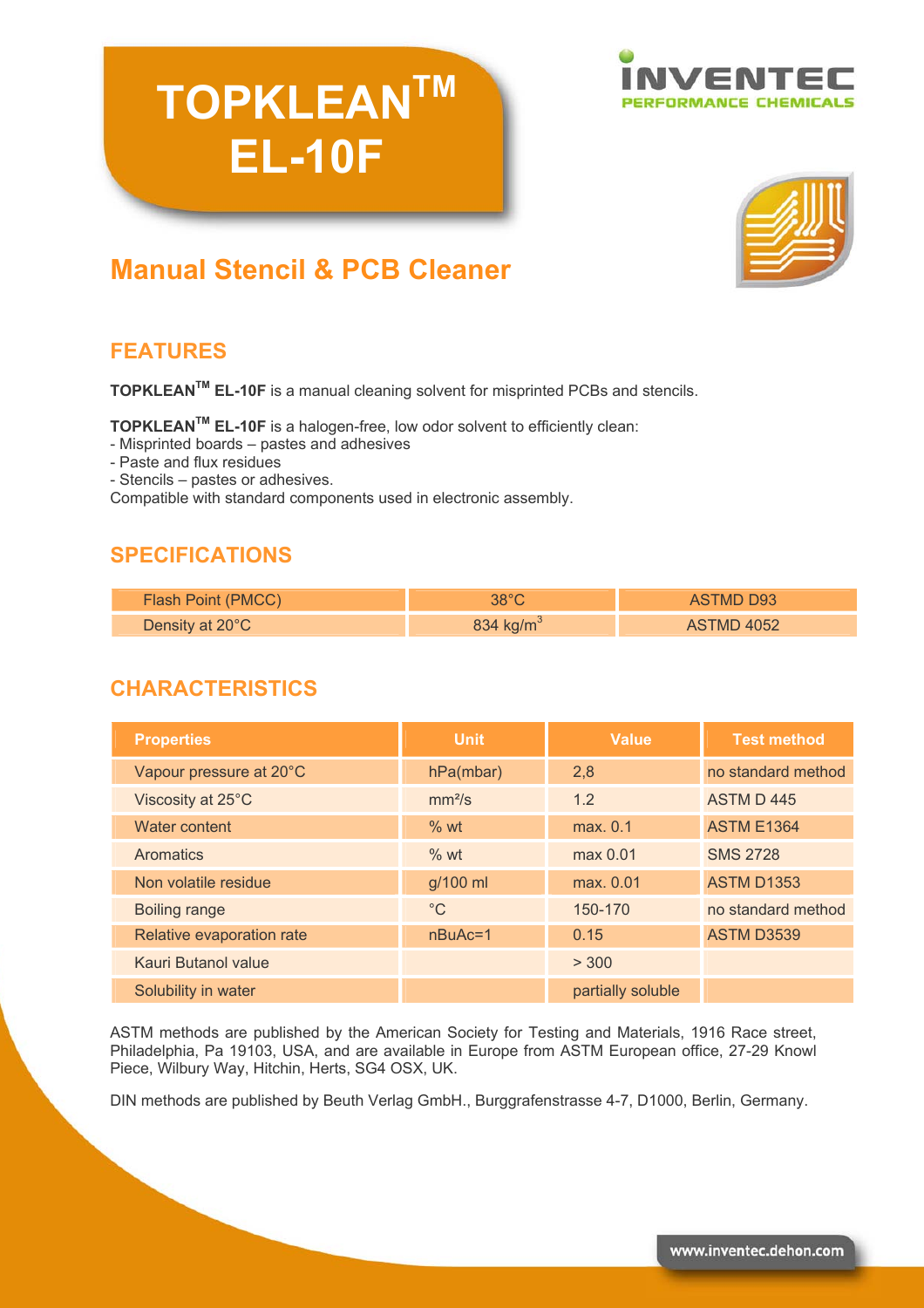#### **PACKAGING**

| <b>Drum</b> | 20   or 200      |
|-------------|------------------|
| Spray can   | $500 \text{ ml}$ |

### **STORAGE & SHELF LIFE**

Store in the original container, in a cool, ventilated, fire-resistant building.

Storage life 18 months.

#### **PROCESS PARAMETERS**

**TOPKLEANTM EL-10F** is used undiluted and may be easily rinsed with NOVECTM HFE to quicken the drying time. **TOPKLEANTM EL-10F** has a high flash point for increased safety as it efficiently replaces isopropyl alcohol for manual cold cleaning. It quickly dissolves solder pastes and flux residues after reflow. It also removes non-reflowed solder paste as well as uncured glue.

#### **HSE**

| <b>Properties</b>                            | <b>Unit</b>    | <b>Value</b> | <b>Test method</b> |
|----------------------------------------------|----------------|--------------|--------------------|
| <b>Hazard Class</b>                          |                | All          | <b>VbF Germany</b> |
| Lower explosion limit in air $(20^{\circ}C)$ | $\%$ v/v       |              | <b>DIN 51649</b>   |
| Upper explosion limit in air (150°C)         | $\%$ V/V       | 15           | <b>DIN 51649</b>   |
| <b>Auto Ignition Temperature</b>             | <b>Celsius</b> | 250          | <b>DIN 51794</b>   |

**TOPKLEANTM EL-10F** is slightly irritating on skin and eyes. Avoid contact with the product. To be handled in a well ventilated area.

**TOPKLEANTM EL-10F** is a flammable product and classified as a solvent Class All.

**TOPKLEANTM EL-10F** has a low environmental impact, and generates very low emissions at operating temperatures. It does not harm the ozone layer and is biodegradable.

**TOPKLEAN EL-10F** can be collected and recovered or disposed easily as waste oil by outside contractors.

Please closely refer to the Material Safety Data Sheet before use.

No issues when used as recommended.